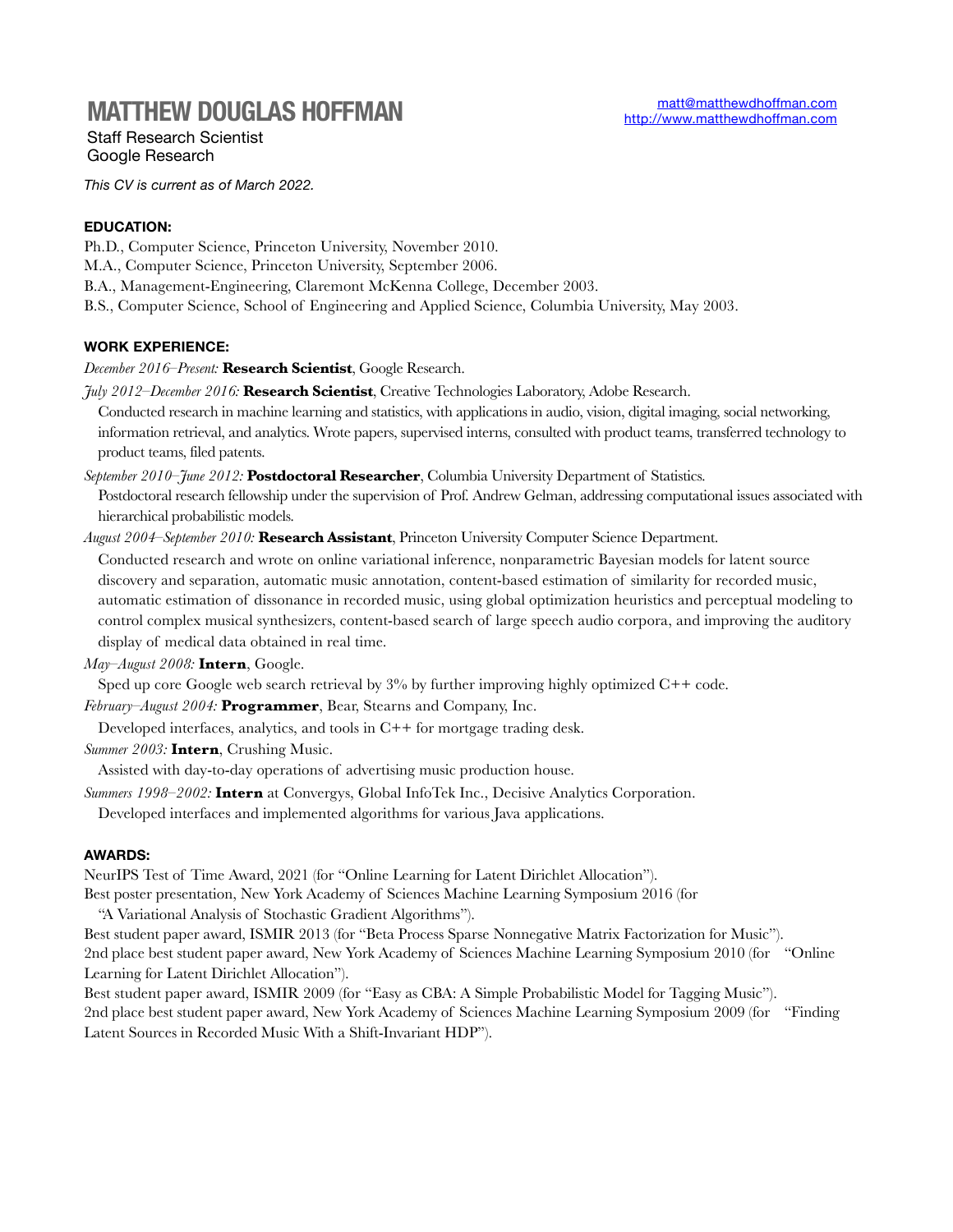## **TEACHING EXPERIENCE:**

Summer 2013: Visiting Lecturer, Stanford University. Statistics 300: Advanced Topics in Statistics. Spring 2009: Adjunct Professor, New York University. E85.2607: Advanced Digital Signal Theory. Spring 2007: Teaching Assistant, Princeton University. Computer Science/Music 325: Transforming Reality By Computer (Digital Signal Processing for Music).

Spring 2006: Teaching Assistant, Princeton University. Computer Science 226: Algorithms and Data Structures. Fall 2005: Teaching Assistant, Princeton University. Computer Science 109: Computers in Our World.

#### **PROFESSIONAL ACTIVITIES:**

*Senior Area Chair*: NeurIPS (2019–2022)

*Area Chair*: NIPS (2013), ICML (2015, 2017), AISTATS (2018, 2022), IJCAI (2019)

*Co-organizer*: NeurIPS 2021 Approximate Inference in Bayesian Deep Learning competition, UAI 2018 Uncertainty in Deep Learning Workshop, NIPS 2015 workshop on Advances in Approximate Bayesian Inference; NIPS 2014 workshop on Advances in Variational Inference

*Journal Reviewing*: Journal of Machine Learning Research (JMLR); Journal of the American Statistical Society (JASA); Journal of the Royal Statistical Society (Series B); IEEE Transactions on Audio, Speech, and Language Processing (IEEE TASLP); IEEE Transactions on Neural Networks (IEEE TNN); Pattern Recognition Letters; IEEE Transactions on Pattern Analysis and Machine Intelligence (IEEE TPAMI); Statistics and Computing.

*Conference Reviewing*: Advances in Neural Information Processing Systems (NeurIPS); International Conference on Machine Learning (ICML); International Conference on Artificial Intelligence and Statistics (AISTATS); International Conference on Learned Representations (ICLR); Uncertainty in AI (UAI); Conference on Artificial Intelligence (AAAI); International Joint Conferences on Artificial Intelligence (IJCAI); IEEE Conference on Audio, Speech, and Signal Processing (ICASSP); International Society for Music Information Retrieval Conference (ISMIR); International Computer Music Conference (ICMC).

**PUBLICATIONS** (see <http://tinyurl.com/mdh-gscholar>for a more up-to-date list, pdf links, and citation counts): P. Izmailov, S. Vikram, M.D. Hoffman, A.G. Wilson, "What Are Bayesian Neural Network Posteriors Really Like?" in *Proceedings of the International Conference on Machine Learning*, 2021.

M. Hoffman, A. Radul, P. Sountsov, "An Adaptive-MCMC Scheme for Setting Trajectory Lengths in Hamiltonian Monte Carlo," in *Proceedings of the International Conference on Artificial Intelligence and Statistics*, 2021.

A. D'Amour, K. Heller, D. Moldovan, B. Adlam, B. Alipanahi, A. Beutel, C. Chen, J. Deaton, J. Eisenstein, M.D. Hoffman, F. Hormozdiari, N. Houlsby, S. Hou, G. Jerfel, A. Karthikesalingam, M. Lucic, Y.A. Ma, C. McLean, D. Mincu, A. Mitani, A. Montanari, Z. Nado, V. Natarajan, C. Nielson, T.F. Osborne, R. Raman, K. Ramasamy, R. Sayres, J. Schrouff, M. Seneviratne, S. Sequeira, H. Suresh, V. Veitch, M. Vladymyrov, X. Wang, K. Webster, S. Yadlowsky, T. Yun, X. Zhai, D. Sculley, "Underspecification presents challenges for credibility in modern machine learning," arXiv preprint, 2020. D. Piponi, M. Hoffman, P. Sountsov, "Hamiltonian Monte Carlo Swindles," in *Proceedings of the International Conference on Artificial Intelligence and Statistics*, 2020.

J. Lao, C. Suter, I. Langmore, C. Chimisov, A. Saxena, P. Sountsov, D. Moore, R.A. Saurous, M. Hoffman, J.V. Dillon, "tfp.mcmc: Modern Markov Chain Monte Carlo Tools Built for Modern Hardware," arXiv preprint, 2020.

M. Hoffman, Y.A. Ma, "Black-box variational inference as distilled Langevin dynamics," in *Proceedings of the International Conference on Machine Learning*, 2020.

M. Gorinova, D. Moore, M. Hoffman, "Automatic reparameterisation of probabilistic programs," in *Proceedings of the International Conference on Machine Learning,* 2020.

A. Radul, B. Patton, D. Maclaurin, M.D. Hoffman, R.A. Saurous, "Automatically Batching Control-Intensive Programs for Modern Accelerators," in *Machine Learning and Systems*, 2020.

L. Liu, S. Vikram, J. Lao, X. Ben, A. D'Amour, S. O'Banion, M. Sandler, R.A. Saurous, M.D. Hoffman, "Estimating the Changing Infection Rate of COVID-19 Using Bayesian Models of Mobility," medRxiv preprint, 2020.

S. Vikram, M.D. Hoffman, M.J. Johnson, "The LORACs prior for VAEs: Letting the trees speak for the data," in *Proceedings of the International Conference on Artificial Intelligence and Statistics*, 2019.

M. Hoffman, P. Sountsov, J.V. Dillon, I. Langmore, D. Tran, S. Vasudevan, "NeuTra-lizing Bad Geometry in Hamiltonian Monte Carlo Using Neural Transport," arXiv preprint, 2019.

L. Yang, C. Fang, H. Jin, M.D. Hoffman, D. Estrin, "Characterizing User Skills from Application Usage Traces with Hierarchical Attention Recurrent Networks," in *ACM Transactions on Intelligent Systems and Technology*, 2018.

C.Z.A. Huang, A. Vaswani, J. Uszkoreit, N. Shazeer, I. Simon, C. Hawthorne, A.M. Dai, M.D. Hoffman, M. Dinculescu, D.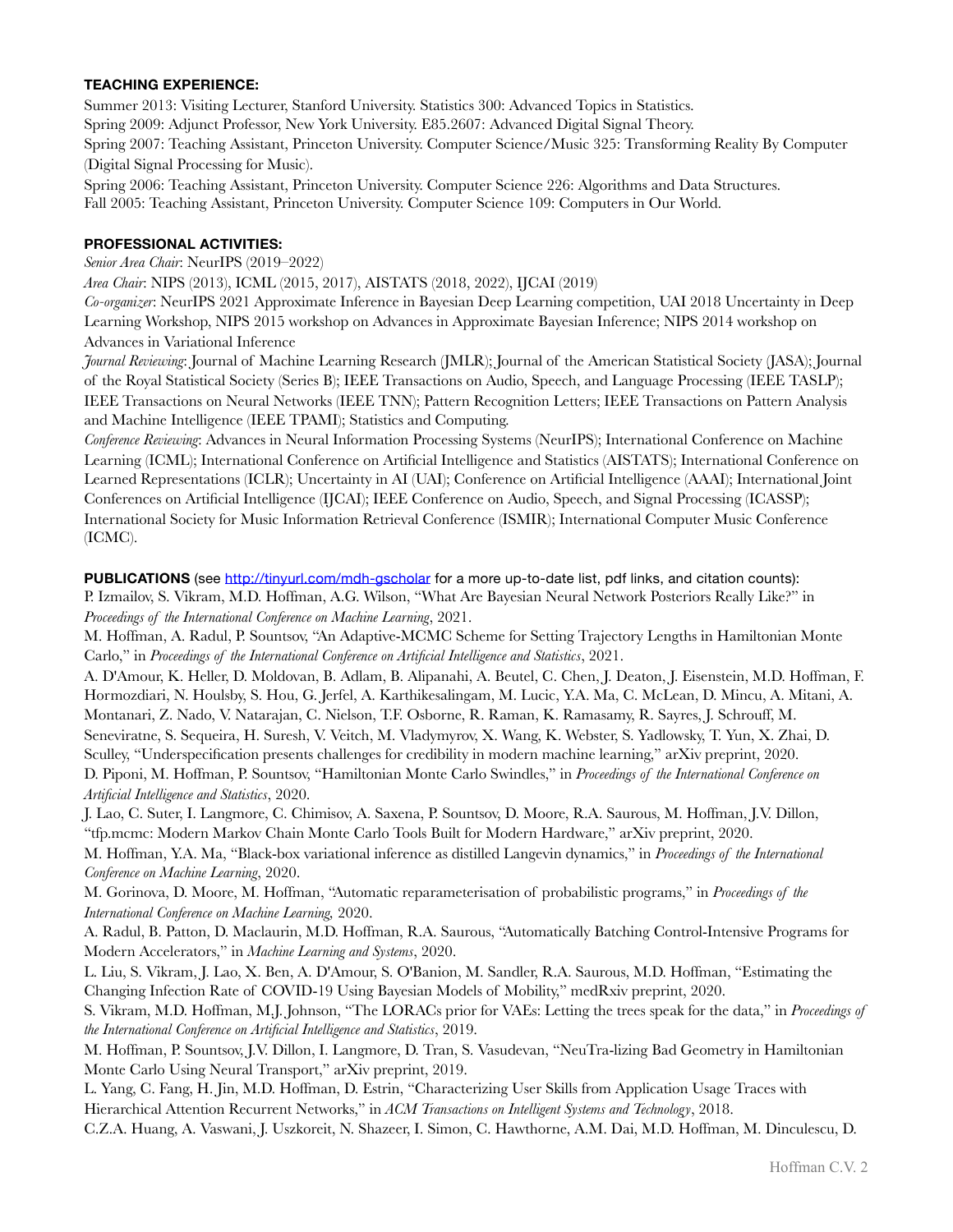Eck, "An Improved Relative Self-Attention Mechanism for Transformer with Application to Music Generation," arXiv preprint, 2018.

J. Antognini, M. Hoffman, R.J. Weiss, "Synthesizing Diverse, High-Quality Audio Textures," arXiv preprint, 2018. D. Liang, R. Krishnan, M.D. Hoffman, T. Jebara, "Variational autoencoders for collaborative filtering," in *Proceedings of the World Wide Web Conference*, 2018.

R. Krishnan, D. Liang, M. Hoffman, "On the challenges of learning with inference networks on sparse, high-dimensional data," in *Proceedings of the International Conference on Artificial Intelligence and Statistics*, 2018.

A. Saeedi, M. Hoffman, S. DiVerdi, A. Ghandeharioun, M.J. Johnson, R. Adams, "Multimodal prediction and personalization of photo edits with deep generative models," in *Proceedings of the International Conference on Artificial Intelligence and Statistics*, 2018.

C.Z.A. Huang, A. Vaswani, J. Uszkoreit, N. Shazeer, I. Simon, C. Hawthorne, A.M. Dai, M.D. Hoffman, M. Dinculescu, D. Eck, "Music Transformer," in *Advances in Neural Information Processing Systems*, 2018.

D. Tran, M.D. Hoffman, D. Moore, C. Suter, S. Vasudevan, A. Radul, "Simple, distributed, and accelerated probabilistic programming," in *Advances in Neural Information Processing Systems*, 2018.

M.D. Hoffman, M.J. Johnson, D. Tran, "Autoconj: recognizing and exploiting conjugacy without a domain-specific language," in *Advances in Neural Information Processing Systems*, 2018.

C. Riquelme, M. Johnson, M. Hoffman, "Failure modes of variational inference for decision making," in *Prediction and Generative Modeling in RL Workshop (AAMAS, ICML, IJCAI)*, 2018.

D. Levy, M.D. Hoffman, J. Sohl-Dickstein, "Generalizing Hamiltonian Monte Carlo with Neural Networks," in *Proceedings of the International Conference on Learned Representations*, 2018.

J. Engel, M. Hoffman, A. Roberts, "Latent Constraints: Learning to Generate Conditionally from Unconditional Generative Models," in *Proceedings of the International Conference on Learned Representations*, 2018.

J.V. Dillon, I. Langmore, D. Tran, E. Brevdo, S. Vasudevan, D. Moore, B. Patton, A. Alemi, M. Hoffman, R.A. Saurous, "TensorFlow Distributions," arXiv preprint, 2017.

M. Hoffman, "Learning deep latent Gaussian models with Markov chain Monte Carlo," in *Proceedings of the International Conference on Machine Learning*, 2017.

Z. Liu, B. Kerr, M. Dontcheva, J. Grover, M. Hoffman, A. Wilson, "CoreFlow: Extracting and Visualizing Branching Patterns from Event Sequences," in *Computer Graphics Forum*, 2017.

S. Mandt, M.D. Hoffman, D.M. Blei, "Stochastic Gradient Descent as Approximate Bayesian Inference," in *Journal of Machine Learning Research*, 2017.

L. Yang, C. Fang, H. Jin, M.D. Hoffman, D. Estrin, "Personalizing Software and Web Services by Integrating Unstructured Application Usage Traces," in *Proceedings of the 26th International Conference on World Wide Web Companion*, 2017.

D. Tran, M. Hoffman, R.A. Saurous, E. Brevdo, K. Murphy, D.M. Blei, "Deep Probabilistic Programming," in *Advances in Neural Information Proceessing Systems*, 2017.

M. Hoffman, C. Riquelme, M.J. Johnson, "The β-VAE's Implicit Prior," in *NIPS Workshop on Bayesian Deep Learning*, 2017. Z. Liu, H. Dev, M. Dontcheva, M. Hoffman, "Mining, pruning and visualizing frequent patterns for temporal event sequence analysis," in *Proceedings of the IEEE VIS 2016 Workshop on Temporal & Sequential Event Analysis*, 2016.

M. Hoffman, M.J. Johnson, "ELBO surgery: yet another way to carve up the variational evidence lower bound," in *NIPS Workshop on Advances in Approximate Bayesian Inference*, 2016.

M. Cartwright, B. Pardo, G.J. Mysore, M. Hoffman, "Fast and easy crowdsourced perceptual audio evaluation," in *Proceedings of the IEEE Conference on Audio, Speech, and Signal Processing*, 2016.

V. Huynh, D. Phung, V. Svetha, N. Long, M. Hoffman, H. Bui, "Scalable Nonparametric Bayesian Multilevel Clustering," in *Proceedings of the Conference on Uncertainty in Artificial Intelligence*, 2016.

A. Saeedi, M. Hoffman, R. Adams, M. Johnson, "The Segmented iHMM: A Simple, Efficient Hierarchical HMM," in *Proceedings of the International Conference on Machine Learning*, 2016.

S. Mandt, M. Hoffman, D. Blei, "A Variational Analysis of Stochastic Gradient Algorithms," in *Proceedings of the International Conference on Machine Learning*, 2016.

Z. Liu, Y. Wang, M. Dontcheva, M. Hoffman, S. Walker, A. Wilson, "Patterns and Sequences: Interactive Exploration of Clickstreams to Understand User Paths," in *IEEE Transactions on Visualization and Computer Graphics,* 2016.

M. Rudolph, M. Hoffman, A. Hertzmann, "A Joint Model for Who-to-Follow and What-to-View Recommendations on Behance," in *Proceedings of the International Workshop on Modeling Social Media*, 2016.

J. Regier, A. Miller, J. McAuliffe, R. Adams, M. Hoffman, D. Lang, D. Schlegel, Prabhat, "Celeste: Variational Inference for a Generative Model of Astronomical Images," in *Proceedings of the International Conference on Machine Learning*, Lille, 2015.

L. Theis, M. Hoffman, "A Trust-Region Method for Stochastic Variational Inference with Applications to Streaming Data,"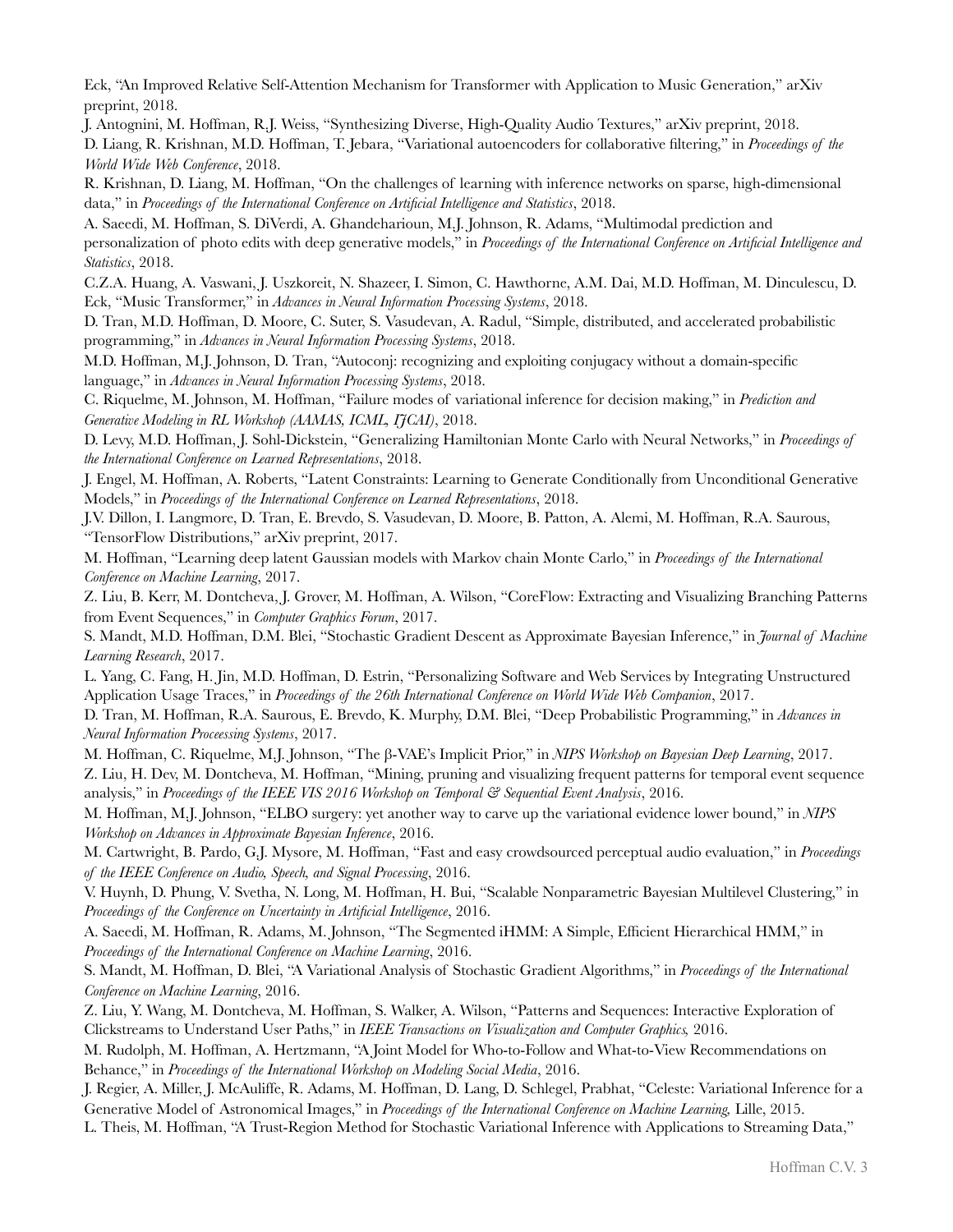in *Proceedings of the International Conference on Machine Learning,* 2015.

D. Liang, M. Hoffman, G. Mysore, "Speech Dereverberation Using a Learned Speech Model," in *Proceedings of the IEEE International Conference on Audio, Speech, and Signal Processing (ICASSP)*, 2015.

B. Carpenter, A. Gelman, M. Hoffman, D. Lee, B. Goodrich, M. Betancourt, M. Brubaker, J. Guo, P. Li, A. Riddell, "Stan: A Probabilistic Programming Language," in the *Journal of Statistical Software,* 2015.

H. Izadinia, B. Russell, A. Farhadi, M. Hoffman, A. Hertzmann, "Deep Classifiers from Image Tags in the Wild," in *Proceedings of Multimedia COMMONS, ACM Multimedia,* 2015.

M. Hoffman, D. Blei, "Structured Stochastic Variational Inference," in *Proceedings of the International Conference on Artificial Intelligence and Statistics (AISTATS),* 2015.

F. Agostinelli, M. Hoffman, P. Sadowski, P. Baldi, "Learning Activation Functions to Improve Deep Neural Networks," in *Proceedings of the International Conference on Learning Representations (Workshop track),* 2015.

M. Hoffman, "A Problem with (and fix for) Variational Bayesian NMF," in *Proceedings of the IEEE GlobalSIP Conference*, 2014. M. Hoffman, A. Gelman, "The No-U-Turn Sampler," in *Journal of Machine Learning Research,* 2014*.*

P. Smaragdis, C. Fevotte, G. Mysore, N. Mohammadiha, M. Hoffman, "[Static and Dynamic Source Separation Using](http://scholar.google.com/citations?view_op=view_citation&hl=en&user=IeHKeGYAAAAJ&sortby=pubdate&citation_for_view=IeHKeGYAAAAJ:Zph67rFs4hoC)  [Nonnegative Factorizations: A unified view,](http://scholar.google.com/citations?view_op=view_citation&hl=en&user=IeHKeGYAAAAJ&sortby=pubdate&citation_for_view=IeHKeGYAAAAJ:Zph67rFs4hoC)" in *IEEE Signal Processing Magazine,* 2014.

D. Liang, M. Hoffman, G. Mysore, D.P.W. Ellis, "Speech Decoloration Based on the Product-of-Filters Model," in *Proceedings of the IEEE International Conference on Audio, Speech, and Signal Processing (ICASSP)*, 2014.

N. Boulanger-Lewandowski, G. Mysore, M. Hoffman, ["Exploiting Long-Term Temporal Dependencies in NMF Using](http://scholar.google.com/citations?view_op=view_citation&hl=en&user=Afa_1z4AAAAJ&citation_for_view=Afa_1z4AAAAJ:EYYDruWGBe4C)  [Recurrent Neural Networks with Application to Source Separation," in](http://scholar.google.com/citations?view_op=view_citation&hl=en&user=Afa_1z4AAAAJ&citation_for_view=Afa_1z4AAAAJ:EYYDruWGBe4C) *Proceedings of the IEEE International Conference on Audio, Speech, and Signal Processing (ICASSP),* 2014.

D. Liang, M. Hoffman, G. Mysore, ["A Generative Product-of-Filters Model of Audio](http://scholar.google.com/citations?view_op=view_citation&hl=en&user=IeHKeGYAAAAJ&sortby=pubdate&citation_for_view=IeHKeGYAAAAJ:3fE2CSJIrl8C)," in *Proceedings of the International Conference on Learning Representations,* 2014.

D. Liang, M. Hoffman, D.P.W. Ellis, "Beta Process Sparse Nonnegative Matrix Factorization for Music," in *Proceedings of the 14th International Conference on Music Information Retrieval (ISMIR)*, 2013.

(Winner, Best Student Paper Award, ISMIR 2009)

M. Hoffman, C. Wang, J. Paisley, D. Blei, "Stochastic Variational Inference," in *Journal of Machine Learning Research*, 2013.

S. Gershman, M. Hoffman, D. Blei, "Nonparametric Variational Inference," in *Proceedings of the International Conference on Machine Learning*, 2012.

D. Mimno, M. Hoffman, D. Blei, "Sparse Stochastic Inference for Latent Dirichlet Allocation," in *Proceedings of the International Conference on Machine Learning*, 2012.

M. Hoffman, "Poisson-Uniform Nonnegative Matrix Factorization," in *Proceedings of the IEEE Conference on Acoustics, Speech, and Signal Processing*, 2012*.*

M. Hoffman, D. Blei, F. Bach, "Online Learning for Latent Dirichlet Allocation," in *Advances in Neural Information Processing Systems (NIPS)*, 2010.

(NeurIPS 2021 Test of Time Award)

(2nd place Best Student Paper Award, New York Academy of Sciences Machine Learning Symposium 2010) M. Hoffman, "Probabilistic Graphical Models for the Analysis and Synthesis of Musical Audio," Ph.D. Thesis, Princeton University, 2010.

M. Hoffman, D. Blei, P. Cook, "Bayesian Nonparametric Matrix Factorization for Recorded Music," in *Proceedings of the International Conference on Machine Learning (ICML),* 2010.

M. Hoffman, D. Blei, P. Cook, "Easy as CBA: A Simple Probabilistic Model for Tagging Music," in *Proceedings of the 10th International Conference on Music Information Retrieval (ISMIR),* 2009. (Winner, Best Student Paper Award, ISMIR 2009)

M. Hoffman, D. Blei, P. Cook, "Finding Latent Sources in Recorded Music With a Shift-Invariant HDP," in *Proceedings of the 12th International Conference on Digital Audio Effects,* 2009.

(2nd place Best Student Paper Award, New York Academy of Sciences Machine Learning Symposium 2009)

M. Hoffman, P. Cook, D. Blei, "Bayesian Spectral Matching: Turning Young MC into MC Hammer via MCMC Sampling," in *Proceedings of the 2009 International Computer Music Conference,* 2009.

M. Hoffman, D. Blei, P. Cook, "Content-Based Musical Similarity Computation Using the Hierarchical Dirichlet Process," in *Proceedings of the 9th International Conference on Music Information Retrieval,* 2008.

M. Hoffman, P. Cook, "Real-Time Dissonancizers: Two Dissonance-Augmenting Audio Effects," in *Proceedings of the 11th International Conference on Digital Audio Effects,* 2008.

M. Hoffman, P. Cook, D. Blei, "Data-driven recomposition using the hierarchical Dirichlet process hidden Markov model," in *Proceedings of the 2008 International Computer Music Conference,* 2008.